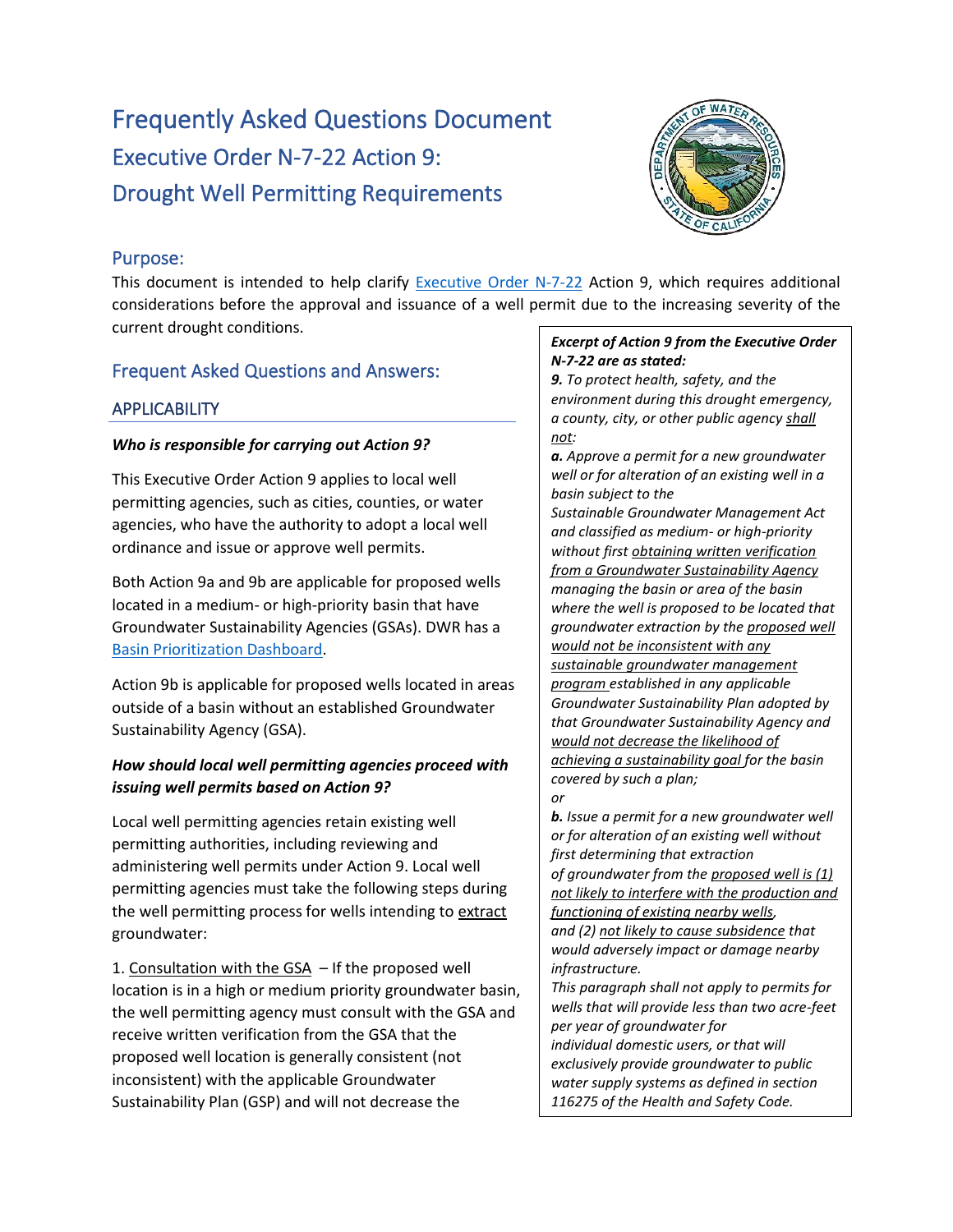likelihood of achieving the sustainability goals that the GSAs have developed under the Sustainable Groundwater Management Act (SGMA).

2. Permit Evaluation – For every well permit application, the local well permitting agency must determine before issuing a well permit that extraction of groundwater from the proposed well is not likely to interfere with the production and functioning of existing nearby wells and is not likely to cause subsidence that would adversely impact or damage nearby infrastructure.

## ACTION 9 EXEMPTIONS

## *Is the intent of the exemption language to exclude household wells that use groundwater as their drinking water source from the requirements of Action 9?*

The exemption language is intended to exempt groundwater users that use less than 2 acre-feet per year, which typically includes domestic wells users, and public water systems from Action 9.

"Public water system" as defined in section 116275 of the Health and Safety Code means a system for the provision of water for human consumption through pipes or other constructed conveyances that has 15 or more service connections or regularly serves at least 25 individuals daily at least 60 days out of the year.

## **TIMING**

## *When did the Executive Order become effective? Does it apply to well permits that are pending?*

The Executive Order was issued on March 28, 2022, and became effective immediately. Well permit applications submitted on or after March 28, 2022, are subject to Action 9 requirements.

This Executive Order Action 9 does not apply to well permits that were approved prior to March 28, 2022, including those that were approved but construction of the well has not begun.

The Executive Order Action 9 is applicable to pending well permits that were not yet approved as of March 28, 2022.

## *Is this Executive Order Action 9 temporary or permanent?*

Action 9 is a temporary measure, as part of the Executive Order, that was issued due to continuing severe drought conditions. It will likely remain in effect the rest of this water year and will be rescinded by the Governor, which typically occurs when drought conditions have subsided. DWR has developed an interactive tool to help convey the many contributing factors of the drought in California, which includes data for local water supply, environment, and climate. Please visit [California Water Watch](https://cww.water.ca.gov/) for more information.

## DECISION-MAKING

## *Can a well permit be approved based on Action 9a but not 9b, or vice versa?*

For proposed wells located in medium- and high-priority basins, both Action 9a and 9b are applicable and must be satisfied before a well permit is issued. For proposed wells located in basins that do not have a GSA, only Action 9b is applicable. Action 9b is applicable for every well permit application.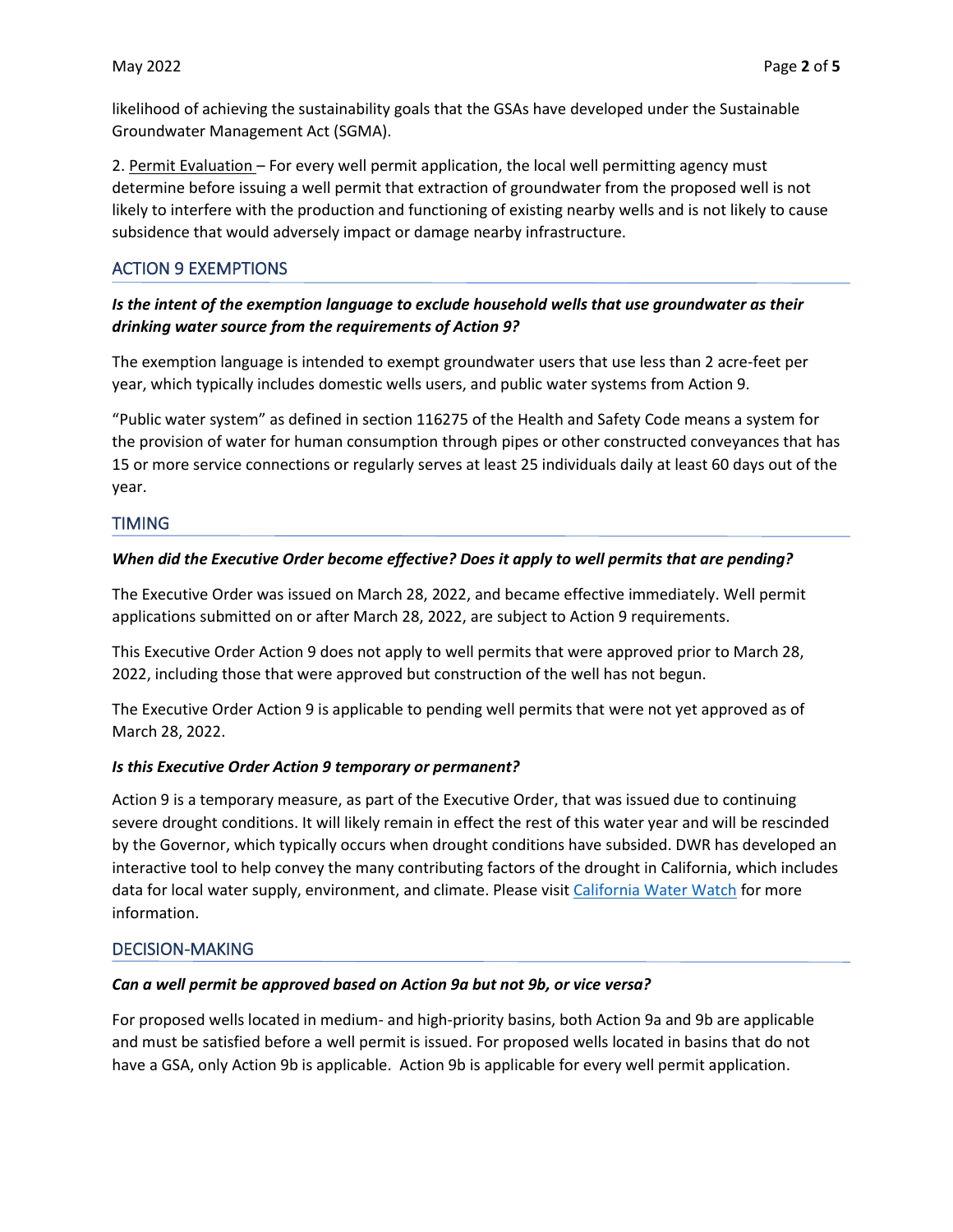## *Could a third-party, certified hydrogeologist perform the analysis required in Action 9b for the local well permitting agencies?*

The local well permitting agency can choose how they would like to proceed in addressing the requirements of Action 9, which could include using a third-party, certified hydrogeologists or other consultants to perform the analysis required in Action 9b. However, Action 9b does not require a hydrogeologist or other expert to evaluate the permit.

## LAND SUBSIDENCE

#### *What resources are available for local agencies to monitor land subsidence?*

DWR is currently collecting statewide land subsidence interferometric synthetic aperture radar (InSAR) data on a quarterly basis. Land subsidence InSAR data can be viewed on the California's [Groundwater](https://sgma.water.ca.gov/CalGWLive/)  [Live](https://sgma.water.ca.gov/CalGWLive/) platform.

## *In areas where land subsidence has recently occurred, does the Executive Order Action 9 prohibit new wells from being permitted in those areas?*

Local well permitting agencies will need to determine whether extraction of groundwater from the proposed well is not likely to cause subsidence that would adversely impact or damage nearby infrastructure, as required by Executive Order Action 9b. In areas where land subsidence has recently occurred, the well permitting agency should assume that issuance of well permit would increase the likelihood of land subsidence unless compelling information indicates otherwise.

## WELL ALTERATIONS OR REPLACEMENTS

## *Is the replacement of an existing well automatically consistent with a GSP?*

A replacement well is not necessarily automatically consistent with a GSP. The local well permitting agency will need to make this decision based on the established procedures in their local ordinances. If the issuance of a well permit is required for a replacement well or well alterations, then the provisions in the Executive Order Action 9 are appliable, including receiving written verification from the GSAs that the proposed well extraction is not inconsistent with the GSP.

## *Does the Executive Order Action 9 apply to well destructions?*

No. Executive Order Action 9 applies to the issuance of well permits and considerations of the proposed groundwater extractions of new wells or well alterations.

## WELL DISTANCE

## *Are there minimum horizontal distance standards for drilling a new well in proximity to a nearby well?*

There are not statewide well spacing standards related to nearby wells and available water supplies.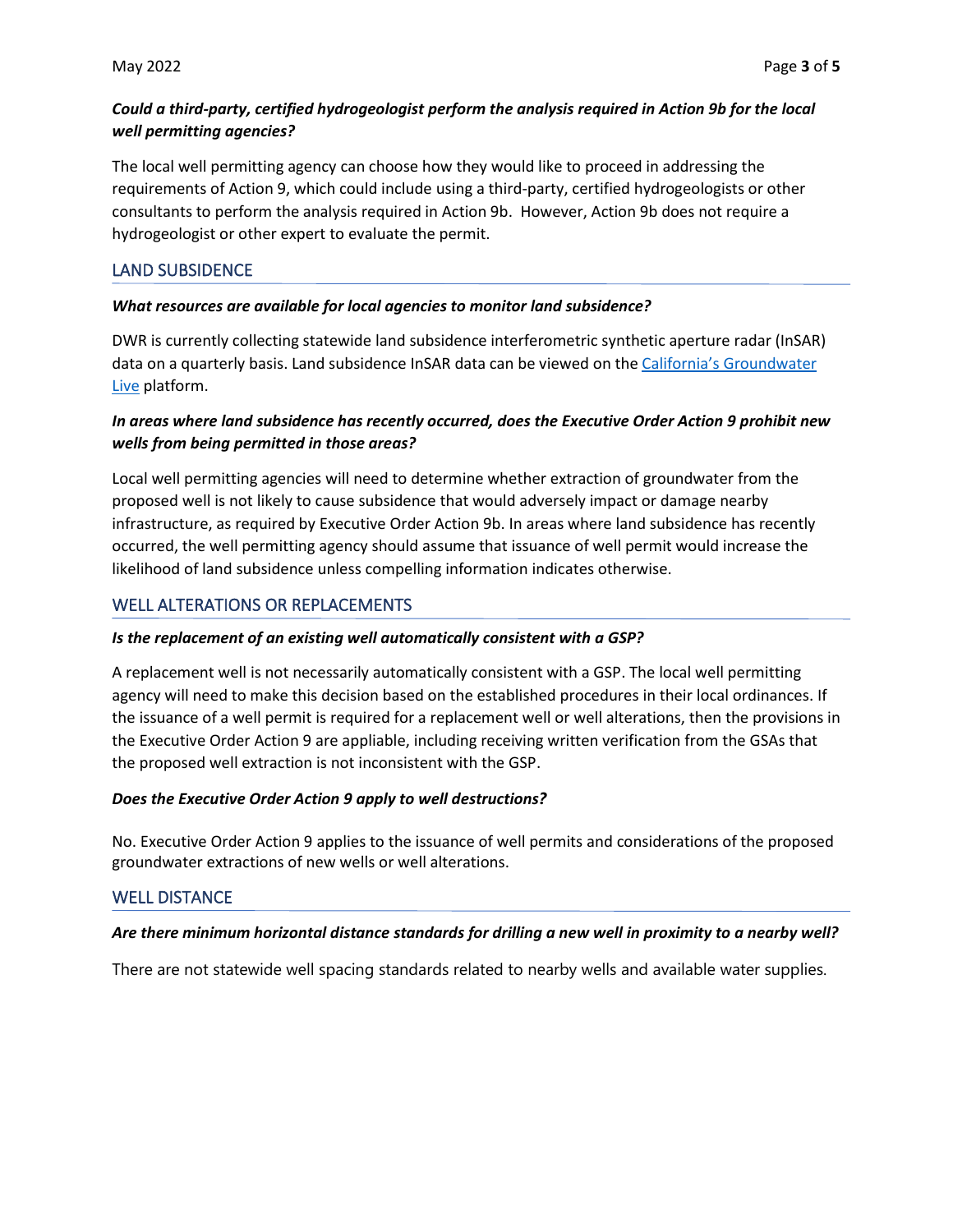## CALIFORNIA ENVIRONMENTAL QUALITY ACT (CEQA)

#### *Will Executive Order Action 9 require CEQA for the issuance of well permits?*

Local well permitting agencies should consult with their legal staff or county counsel if CEQA would apply in complying with Executive Order Action 9.

#### GSP APPROVAL

#### *How does a GSA verify that permitting is consistent with the GSP if DWR hasn't approved the GSP yet?*

SGMA specifies that once a GSA adopts a GSP, the GSP can be implemented. The requirements of Executive Order Action 9 are not reliant upon DWR's approval of a GSP. GSA should rely on their adopted GSPs and the latest groundwater condition information to conduct the written verification.

#### GSA WRITTEN VERIFICATION

#### *What does written verification by the GSA mean or look like?*

Verification by the GSA is a qualitative review that the proposed well is not inconsistent with the GSP. Consultation with the local counsel is encouraged for determining what written verification is needed. One example is that written verification could be as simple as an email from the GSA to the local well permitting agencies.

## MONITORING OR ENVIRONMENTAL WELLS

#### *Does the Executive Order Action 9 apply to wells for environmental purposes?*

Typically, monitoring wells and other environmental wells do not extract groundwater, or do not extract more than 2-acre feet per year. However, this determination will need to be made by the local permitting agency in accordance with the well permitting procedures in their local ordinances for issuing or approving well permits. Local permitting agencies should verify GSP consistency with the local GSA (if applicable).

## PENALTIES OR ENFORCEMENT

## *Are there enforcement measures or penalties for local well permitting agencies that do not comply with the Executive Order Action 9?*

There are no enforcement provisions in the Executive Order Action 9. The local well permitting agencies should work through potential issues that arise.

#### *Will verification by the State occur for compliance with Executive Order Action 9?*

There is no State enforcement nor is there a State verification process in place for Executive Order Action 9 at this time.

## *Is there going to be a limit placed on the amount of groundwater that can be extracted for each proposed well?*

There is currently no limitation on groundwater extraction under Executive Order Action 9. GSAs may have imposed groundwater pumping limits as part of their GSP implementation. The collaboration